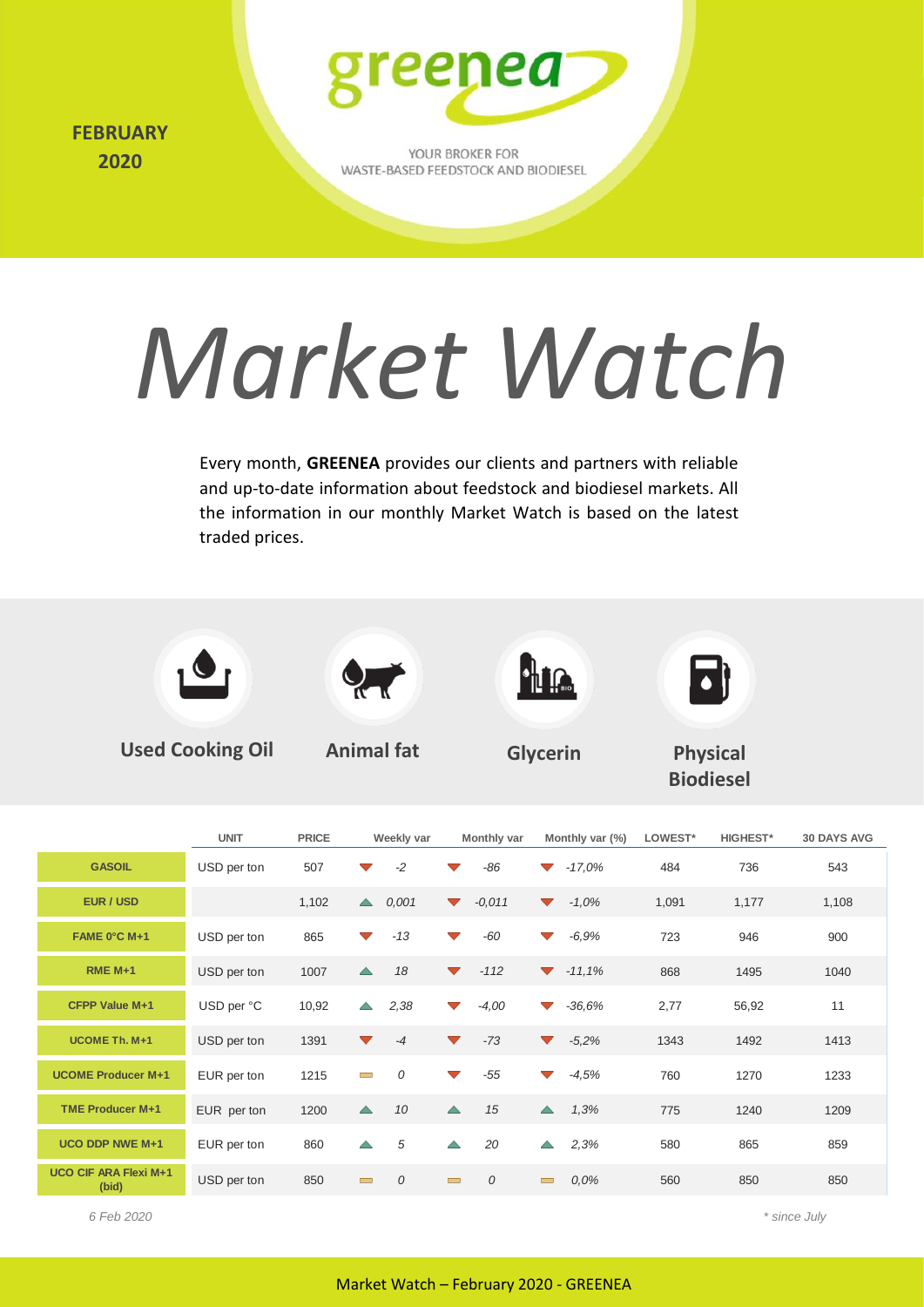**BIODIESEL – MULTIPLE FACES MONTH?**

?nea

January, a month with multiple trends. Until mid-January, the movement was strongly bullish, with very strong liquidity and a relatively calm end of the month. Indeed, the **UCOME went from 1250 / 1270 EUR per tonne at the beginning of January to 1190 / 1200 EUR** now. Same scenario on UCOME over FAME premium: we note a very significant drop from USD 550 per tonne to USD 490 per tonne, especially in a context where FAME has gone **from USD 930 per tonne (02/01) to USD 850 per tonne (03/02) FOB ARA.** Volatility is less sensitive on the TME, a market is already very well sold until April, therefore less subject to the intra-day movement of biodiesel prices. We can thus note trades around EUR 1210 per tonne (just before the market drop) and the price stay around this price level.

Following the recent market downturn, TME producers do not have the need to sell and drive prices down, given their already very well established coverage over the next few months. Even if a downward movement has been underway since the end of January, the margin level on UCOME and TME remains historically high, penalizing biodiesel producers to a lesser extent. The major difficulty today is the high volatility of the markets, both for oil and vegetable oils, which are currently awaiting the slightest piece of information concerning the health crisis in China. The resumption of activities next week, on 10 February, will be decisive for trading activity in China and will determine, or not, the activity of UCOME's production plants and could impact the global market of UCOME.

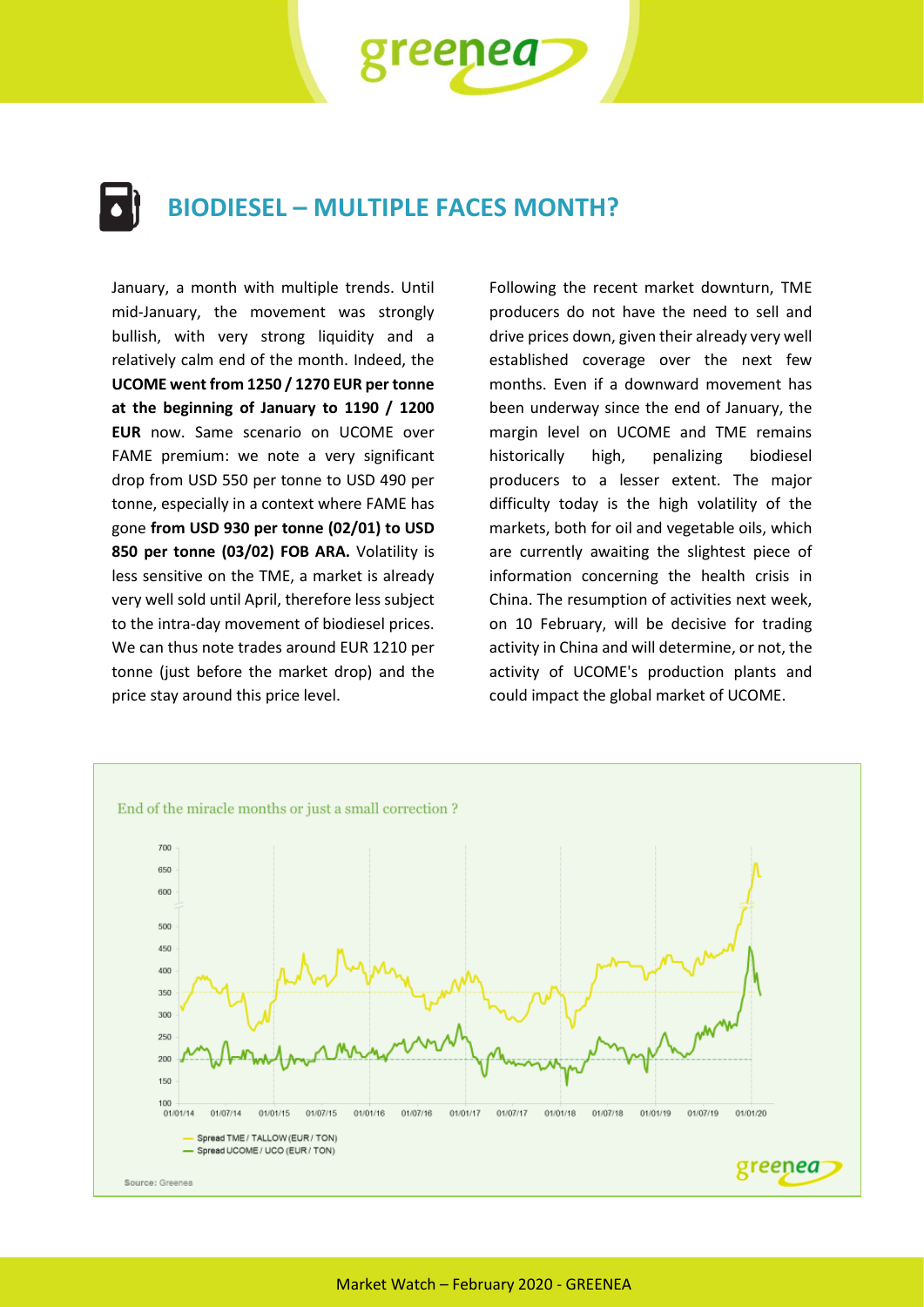**UCO – LOST IN THE FOG**

eenea

The market is like a train looking for itself, waiting for visibility in February. After a 50€ gain between the end of December and the current prices, the trend on the UCO market is rather downward, following the strong downward movements of the last few days, with the impact of the coronavirus on oil and veg-oils markets. Now, after this rapid and crude reaction of the markets, the question is more about the outlook for February and March. On the one hand, the question arises as to whether the UCO collect in China might not be impacted, which should certainly be the case, given the situation and the very sharp drop in attendance at restaurants and public places. On the other hand, the price of UCOME has lost EUR 50 since the beginning of January and vegetable oils continue their downward trend. **Thus, in these first days of February, there has been very little change in the price of UCO, a slight fall of 10 to 20 USD, which is still less brutal than the fall in UCOME.** The sales of Chinese UCOs had been largely made before the national holidays. Now the question is more about whether there will be delays in

shipments or whether suppliers will use force majeure to cancel / postpone contracts... Even though UCOME has started a faster downtrend than UCO, **the UCOME / UCO spread is still very comfortable: €160 above the average 2018 spread and €100 above 2019**. So we may find a scissor effect on UCOME/UCO prices in the coming months due to an altered Chinese supply and a bullish UCO market in February (scenario 1). Chinese exports are going to be closely observed. If little impact is noted on the Chinese supply, we can expect a significant drop in UCO prices (scenario 2). We will know in a few days... With so much uncertainty, several import trades have been noted between 840 to 855 USD per ton (IV 75, FFA 5, Sulfur 50ppm), very little premium difference between flexi and ISO at this time. There are some producers worried about a lack of supply and subject to tougher competition up to USD 880 per ton CIF. Intra-European prices are still between €850 and €870 per ton DDP (truck), the highest prices being on Spanish and Portuguese markets.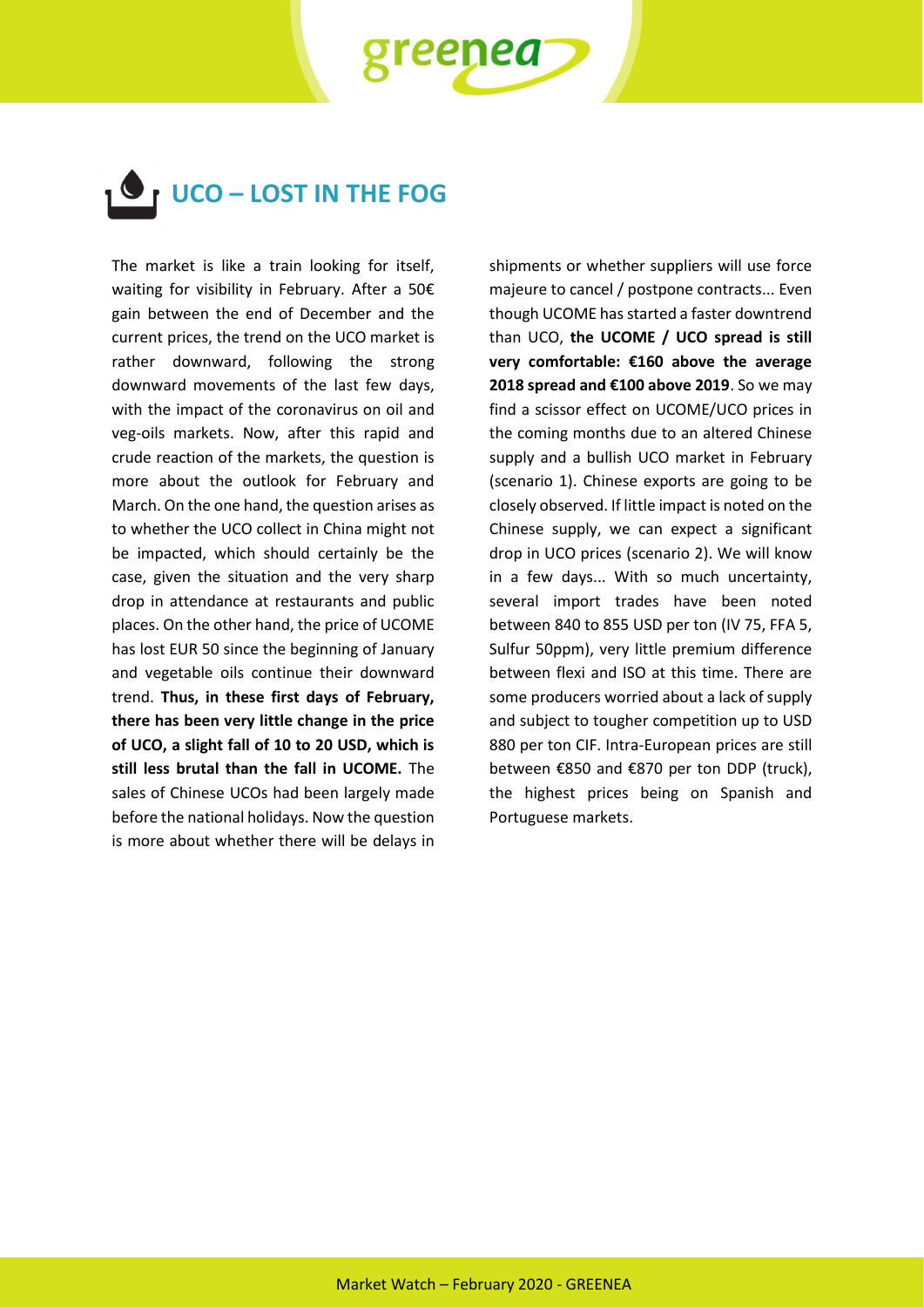





The CAT 1 and 3 fat market is rather quiet, with contracts closing in the quarter. We already note some producers ready to sell on Q2 or even Q3 given the attractive prices. The competition on CAT 3 fats (for FFA below 5%), is relatively strong, even tense in Spain.

The African swine fever continues to develop in Asia and creep through European Union. 2020 will see prices for pork, lamb and beef continuing to be impacted to varying degrees by changing global trading pattern.